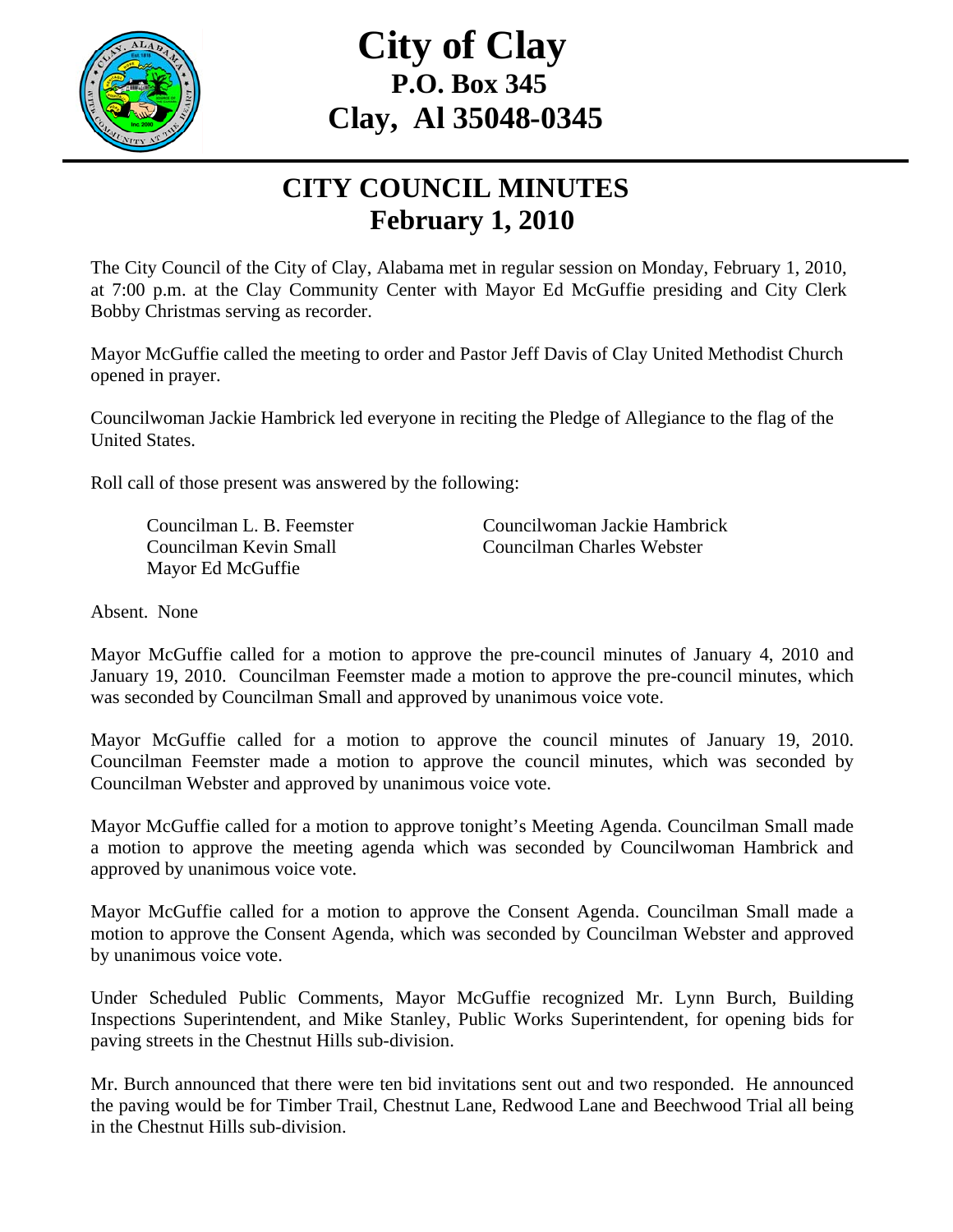

**City Council Meeting February 1, 2010 Page 2** 

Mr. Stanley opened the first bid and announced it was from J. Massey Contractors. Mr. Burch reviewed the bid and announced the bid amount was \$52,870.00.

Mr. Stanley opened the second bid and announced it was from Joshco Inc. dba Butler Contractors. Mr. Burch reviewed the bid and announced the bid amount was \$52,309.00.

Under Reports for Standing Committees Mayor McGuffie recognized Councilman Feemster for a report on Public Safety. Councilman Feemster announced the Safety Zone signs had been installed on Clay Palmerdale Road and on Tyler Loop Road for about two weeks. He stated the Deputies were beginning to strictly enforce the speed limit in those areas. Also, he stated he was still talking to Mr. Boozer at Jefferson County to get the traffic light installed at Clay Palmerdale Road and Old Springville Road.

Councilwoman Hambrick was recognized for a report from the Committee on Community Development, Environmental, Historical, Library and Seniors. Councilwoman Hambrick recognized Dr. Chris Walker from Clay Chalkville Middle School who gave a report on events occurring at the schools in Clay.

Mr. Tom Blake was recognized for a report from the Senior Citizens. He reported that the Mayor, Councilwoman Hambrick, Ms. Love, and Mr. Blake met concerning issues from the Senior Citizens. Also, he stated there may be encouraging news in that they have made application for a new bus through the state. If approved, they could receive this bus that cost \$44,900 and the cities cost would be about \$4,000.

Ms. Pat Feemster was recognized for a report from the Environmental Committee. Ms. Feemster announced that Arbor Day was celebrated in the month of February and the last week was set aside to celebrate Arbor Day. She stated that Arbor Day emphasized the use of trees and their benefits. She stated the Environmental Committee was working on plans to improve Deerfoot Parkway from Old Springville Road to Cougar Drive by planting trees and doing some landscaping. She invited the Mayor, Council and members of the community to give input on this project.

Councilwoman Hambrick announced that nine 30" x 72" banners had been ordered for the Small Town Down Town celebration during the year 2010. She stated the banners would honor the Cahaba River and she hoped to have them up in less than three weeks.

Under Committee on Annexation, Business, Planning & Zoning and Schools, Councilwoman Hambrick made a motion to approve funding for the Clay Chalkville High School to continue their Drug Testing Program at a cost of \$7,500. Councilman Small seconded the motion which was approved by a unanimous voice vote.

Councilman Small was recognized for a report from the Committee on Building Inspections, Sanitation, Streets and Utilities. Councilman Small announced that during the week of January 25 1.67 tons of trash had been picked up along the city streets and cost the city over \$3,000. He encouraged everyone to use their influence to communicate with others not to litter the streets and show some community pride and self respect for their city.

Councilman Small reported that there had been seven building permits purchased in January so hopefully things were picking up. Also, he stated that life safety inspections were ongoing.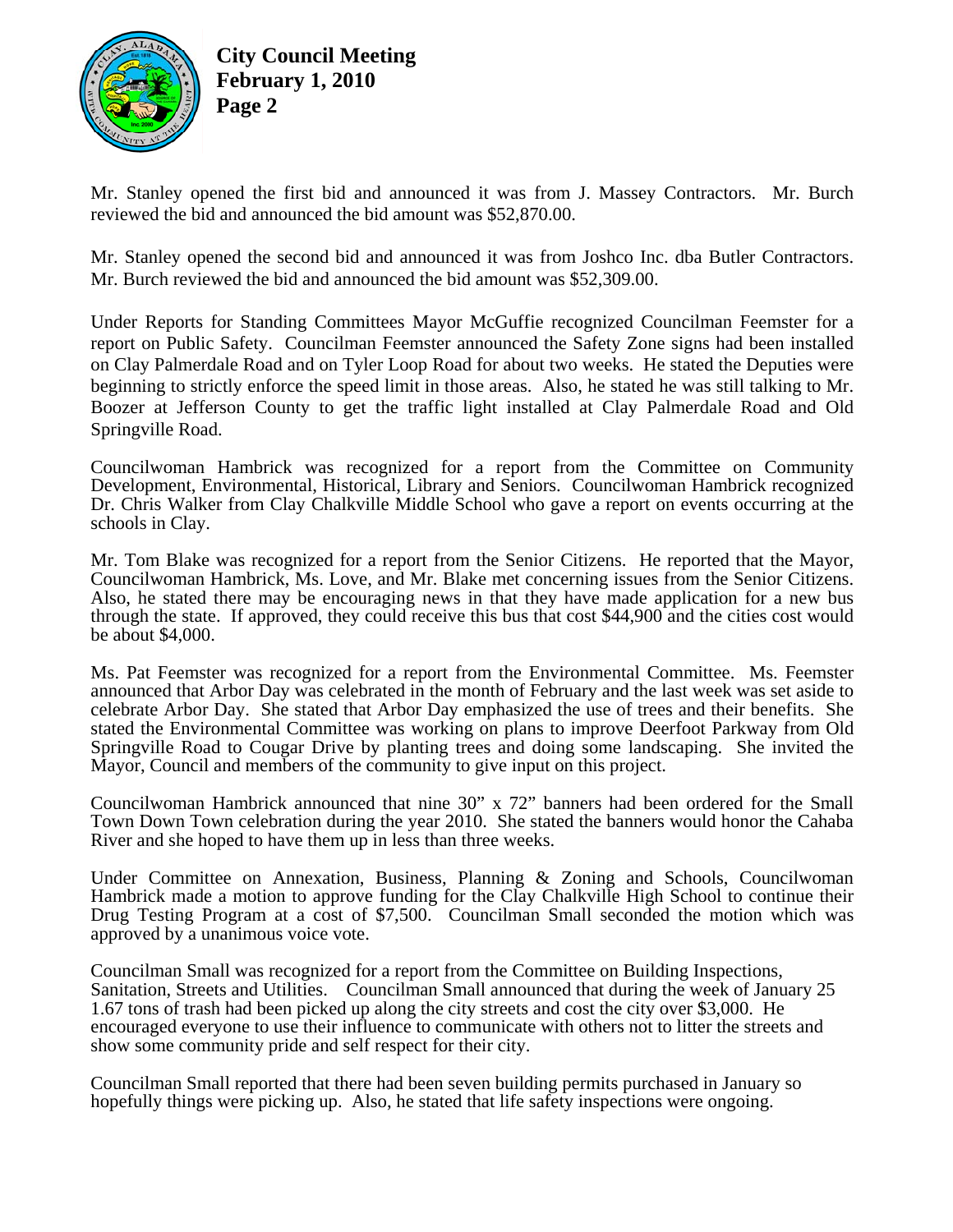

**City Council Meeting February 1, 2010 Page 3** 

He announced that the County had been contacted and he was working on plans for contractors to complete their responsibilities of surfacing streets when they complete sub-divisions.

Councilman Webster was recognized for a report from the Parks and Recreation Committee. He stated that baseball and softball registration was going on at the ballpark and he had seen some new faces which mean more teams playing.

Councilman Webster reported that the first Community-Wide Singing took place Saturday night January 30<sup>th</sup> at the Community Center and was a big success with over 50 people in attendance. He stated that the Clay Boys and Sherri Hood sang. Also, he thanked Ms. Becky Johnson from the Chamber of Commerce for hosting the first singing and there would be others on the last Saturday night of each month.

Under Reading of Petitions, Applications, Complaints, Appeals, Communications, etc. Mayor McGuffie announced there was nothing to report.

Under the City Clerk's report, City Clerk Bobby Christmas reported the balance in the 4 & 5 Cent Gasoline Fund =  $$224,484.82$ ; 7 Cent Gasoline Fund =  $$131,865.52$ ; AmFund Account = \$1,052,366.00; Capital Improvement Fund = \$149,856.88; Contractors Bond = \$43,198.30; General Fund =  $$245,957.96$ ; Library Fund =  $$8,505.84$ ; Park and Recreation Fund =  $$8,794.57$ ; and Senior Citizens Fund  $= $1,044.42$ .

Under Resolutions, Ordinances, Orders and other business, Mayor McGuffie announced that Ordinance 2010-02 had been postponed until additional petitions are received from property owners in the Kerri Lane sub-division.

Mayor McGuffie introduced Ordinance 2010-03 – An Ordinance to Abate and Control the Growth of Weeds which was read for the first time by City Clerk Bobby Christmas.

Mayor McGuffie introduced Resolution 2010-06 – A Resolution calling on the County Commission of Jefferson County, Alabama to perform its Road Maintenance Obligations within the City of Clay which was read for the first time by City Clerk Bobby Christmas.

Mayor McGuffie called for any Public Comments and recognized Mr. James Pruitt who presented the City Clerk with additional petitions from property owners in the Kerri Lane sub-division. The City Clerk will review these petitions and work on obtaining any others that are outstanding.

Mayor McGuffie called for any other Public Comments and there was no response.

Mayor McGuffie called for any Mayor or Council comments and recognized Councilman Small. Councilman Small reported on the activities of himself and Councilman Feemster in their joint responsibility to come up with a candidate to fill the council vacancy created in December by the resignation of Councilman Chuck McGuffie. Councilman Small made a motion to appoint Ms. Becky Johnson to fill the vacant position on the City Council which was seconded by Councilman Feemster.